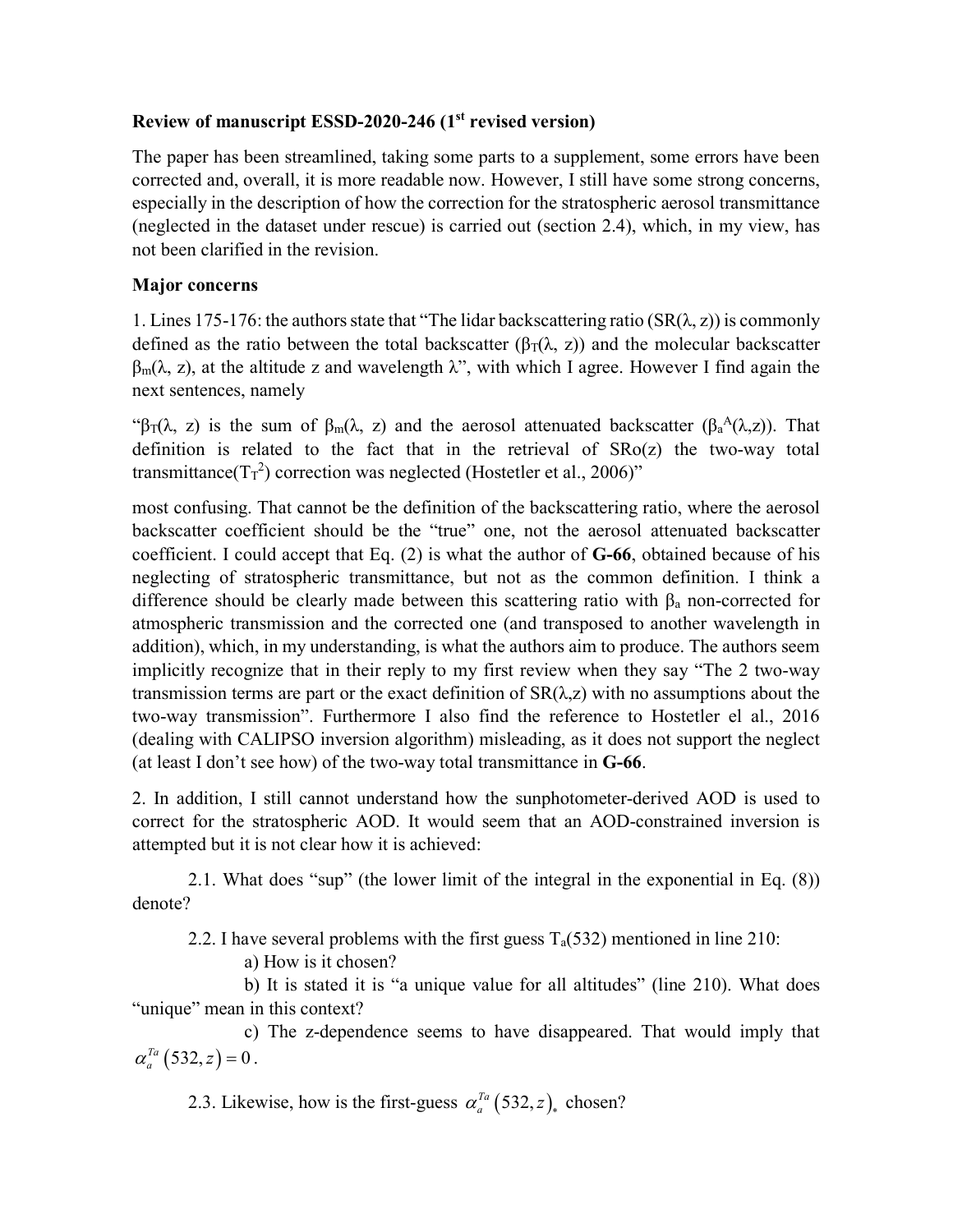2.4. What does mean that the profile of  $T_a(532, z)$  has a constant value of  $T_a(532)$  from the surface to 11 km? Again, if  $T_a$  is constant it means that the extinction coefficient is 0 (Eq. (8)). I suspect that the authors mean that they don't care about the profile of  $T_a$  between the surface and the 11 km height and that they consider only the *value* of  $T_a$  between the surface and that height; but in any case, the way they express it is, in my understanding, formally wrong.

2.5. For the same reason, I suspect the  $T_a(532, z)$  profile between 12 and 24 km mentioned in line 215 might not correspond to the two-way transmittance between the surface and height z, but between 12 km and the height z. The authors might have a problem with their notation, failing to indicate the limits between which the atmospheric transmittance is calculated. Note that the definition of the transmittance (Eq. (8)) involves a definite integral, so the limits should be indicated, unless one of them is always conventionally the same, which I think might not the case throughout the paper.

I would tend to agree with the other reviewer's remark in his/her first review that an iterative procedure would be in order. From the authors reply to that remark (not very clear anyway to me) it seems they justify that only one (or two?) iterations would suffice, because there are other sources of uncertainty overshadowing that one. But this should be reflected in the paper text and the way of performing the aerosol correction should be clearly stated, in a way that could be reproduced by a reader. In the present form of the explanation, I would be unable to do it.

3. Lines 203-204: the authors say, referring to Eq. (9) that " $EB<sub>c</sub>(z, t)$  are the altitude and time dependent backscattering to extinction conversion coefficients from  $\lambda$  = 694 nm to  $\lambda$  = 532 nm" but only "532" appears on both sides of Eq. (2), and the reference given (Jäger and Deshler, 2003) shows that they actually convert from backscatter to extinction at 532 nm. The conversion from 694 to 532 nm has been made in Eq.  $(7)$  through the kb $(z,t)$  exponent.

4. If  $EB<sub>c</sub>(z,t)$  (and  $kb(z,t)$  by the way), are time dependent, how and where is the time dependence taken into account? I suspect it is used to calculate the  $\beta_a$  and  $\alpha_a$  uncertainties (Eqs. (20) and (21)), but this should be stated the first time the coefficients appear. Otherwise it is misleading, because the left-hand sides of Eqs. (7) and (9) should have a time dependence. Which are the "nominal" values used for  $kb(z,t)$  and  $EB<sub>c</sub>(z,t)$ , around which their uncertainties have been used to calculate the  $\beta_a$  and  $\alpha_a$  uncertainties in Eqs. (20) and (21)?

## **Other concerns**

1. Line 143: it would be helpful to explain that SR(694,z) means the backscattering ratio at 694 nm and range z.

2. Line after Eq. (1): while *dn*(*z*)  $\frac{d^{(1)}(t)}{dt}$  is the photoelectron flux (electrons/s) resulting from scattering at range z, defining  $n(z)$  as "the number of photons at the altitude z" does not make